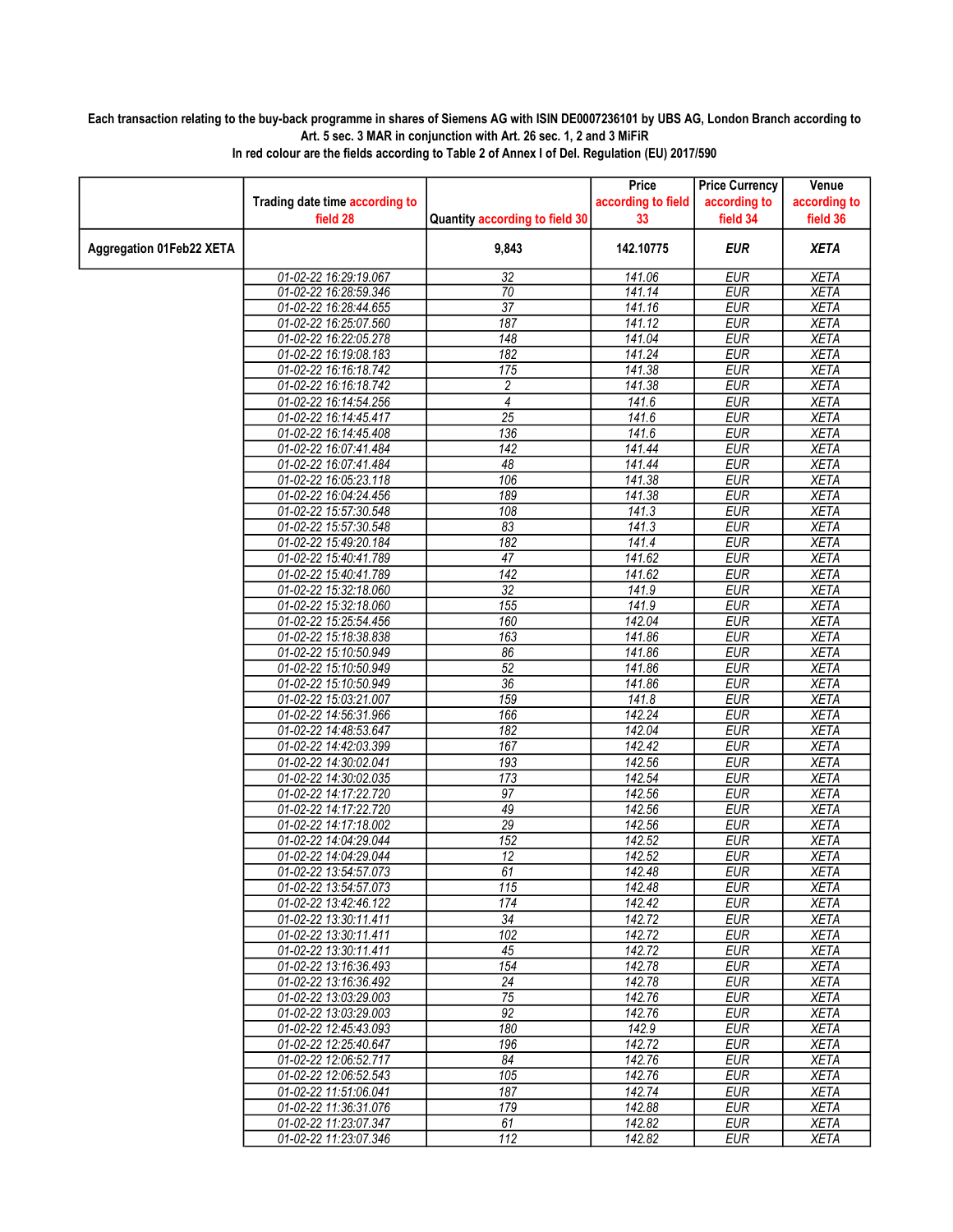| 01-02-22 11:12:45.311 | 89  | 142.66 | <b>EUR</b> | <b>XETA</b> |
|-----------------------|-----|--------|------------|-------------|
| 01-02-22 11:12:44.916 | 67  | 142.66 | <b>EUR</b> | <b>XETA</b> |
| 01-02-22 11:12:44.916 | 17  | 142.66 | <b>EUR</b> | <b>XETA</b> |
| 01-02-22 10:57:55.750 | 178 | 142.1  | <b>EUR</b> | <b>XETA</b> |
| 01-02-22 10:57:55.750 | 19  | 142.1  | <b>EUR</b> | <b>XETA</b> |
| 01-02-22 10:44:40.159 | 189 | 142.44 | <b>EUR</b> | <b>XETA</b> |
| 01-02-22 10:33:11.452 | 193 | 142.04 | <b>EUR</b> | <b>XETA</b> |
| 01-02-22 10:18:36.075 | 169 | 141.92 | <b>EUR</b> | <b>XETA</b> |
| 01-02-22 10:05:18.761 | 164 | 142.02 | <b>EUR</b> | <b>XETA</b> |
| 01-02-22 09:52:22.840 | 151 | 141.42 | <b>EUR</b> | <b>XETA</b> |
| 01-02-22 09:52:22.840 | 45  | 141.42 | <b>EUR</b> | <b>XETA</b> |
| 01-02-22 09:44:00.086 | 166 | 141.28 | <b>EUR</b> | <b>XETA</b> |
| 01-02-22 09:34:39.436 | 187 | 141.38 | <b>EUR</b> | <b>XETA</b> |
| 01-02-22 09:26:02.112 | 177 | 141.9  | EUR        | <b>XETA</b> |
| 01-02-22 09:20:10.448 | 168 | 142.04 | <b>EUR</b> | <b>XETA</b> |
| 01-02-22 09:12:34.576 | 124 | 142.16 | <b>EUR</b> | <b>XETA</b> |
| 01-02-22 09:12:34.576 | 39  | 142.16 | <b>EUR</b> | <b>XETA</b> |
| 01-02-22 09:03:39.554 | 194 | 142.48 | <b>EUR</b> | <b>XETA</b> |
| 01-02-22 08:56:57.160 | 185 | 142.46 | <b>EUR</b> | <b>XETA</b> |
| 01-02-22 08:48:24.024 | 160 | 142.72 | <b>EUR</b> | <b>XETA</b> |
| 01-02-22 08:37:54.043 | 198 | 142.42 | <b>EUR</b> | <b>XETA</b> |
| 01-02-22 08:27:16.575 | 178 | 142.16 | <b>EUR</b> | <b>XETA</b> |
| 01-02-22 08:21:33.523 | 168 | 142.3  | <b>EUR</b> | <b>XETA</b> |
| 01-02-22 08:15:21.304 | 174 | 142.6  | EUR        | XETA        |
| 01-02-22 08:10:59.577 | 163 | 142.72 | <b>EUR</b> | <b>XETA</b> |
| 01-02-22 08:05:08.064 | 193 | 142    | <b>EUR</b> | <b>XETA</b> |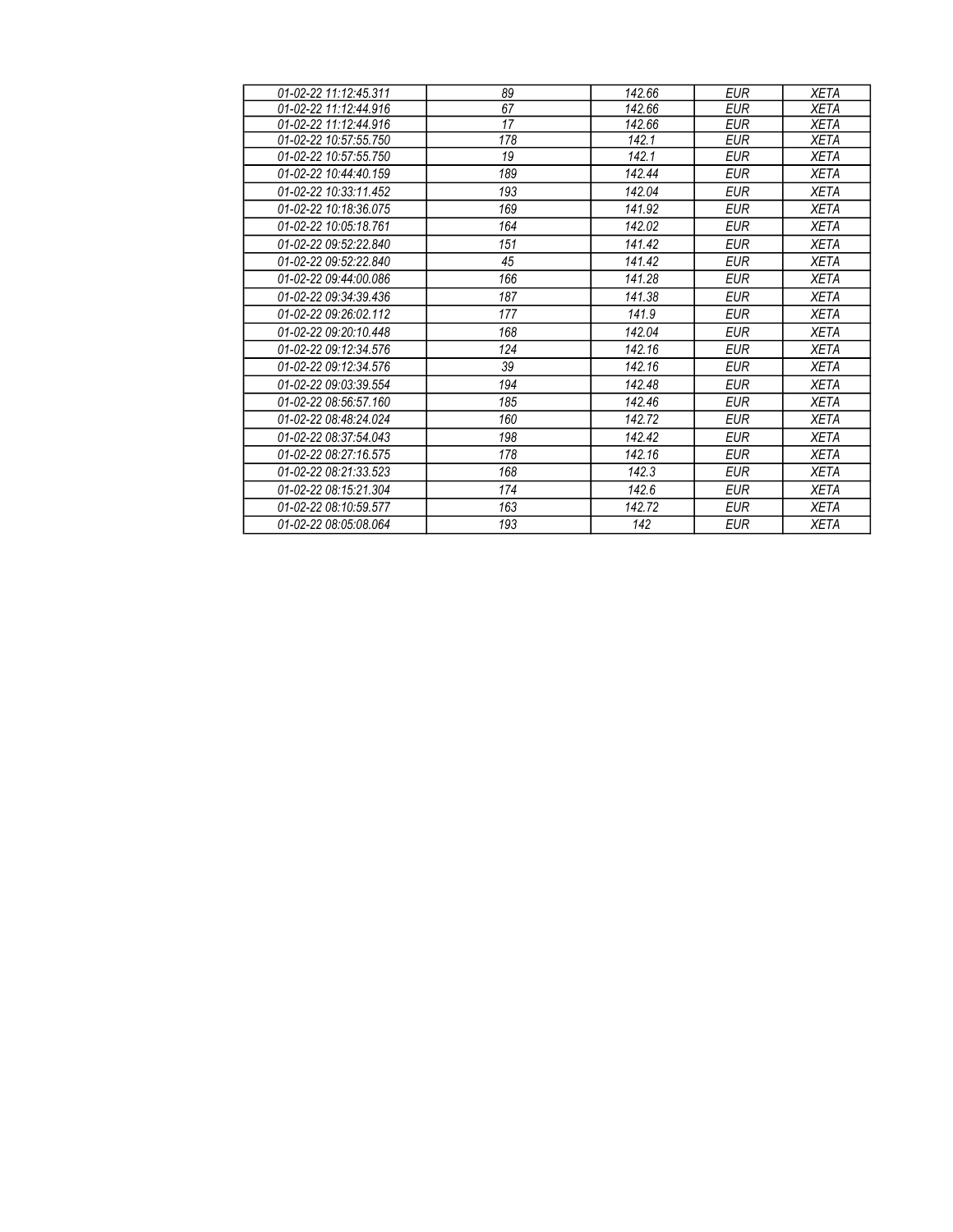## Each order relating to the buy-back programme above according to Art. 5 sec. 3 MAR in conjunction with Art. 25 sec. 1 and 2 MiFiR

In red colour are the fields according to Table 2 of the Annex of Del. Regulation (EU) 2017/580; alternatively you may report the

| Date and Time according to field 9 | <b>Segment MIC code</b><br>according to field 16 | <b>Transaction price</b><br>according to field 28 | <b>Price currency according</b><br>to field 29 | <b>Buy-sell indicator</b><br>according to field 32 |
|------------------------------------|--------------------------------------------------|---------------------------------------------------|------------------------------------------------|----------------------------------------------------|
| 01-02-22 16:29:19.067              | <b>XETA</b>                                      | 141.06                                            | <b>EUR</b>                                     | <b>BUY</b>                                         |
| 01-02-22 16:28:59.346              | <b>XETA</b>                                      | 141.14                                            | <b>EUR</b>                                     | <b>BUY</b>                                         |
| 01-02-22 16:28:44.655              | <b>XETA</b>                                      | 141.16                                            | <b>EUR</b>                                     | <b>BUY</b>                                         |
| 01-02-22 16:25:07.560              | <b>XETA</b>                                      | 141.12                                            | <b>EUR</b>                                     | <b>BUY</b>                                         |
| 01-02-22 16:22:05.278              | <b>XETA</b>                                      | 141.04                                            | <b>EUR</b>                                     | <b>BUY</b>                                         |
| 01-02-22 16:19:08.183              | <b>XETA</b>                                      | 141.24                                            | <b>EUR</b>                                     | <b>BUY</b>                                         |
| 01-02-22 16:16:18.742              | <b>XETA</b>                                      | 141.38                                            | <b>EUR</b>                                     | <b>BUY</b>                                         |
| 01-02-22 16:16:18.742              | <b>XETA</b>                                      | 141.38                                            | <b>EUR</b>                                     | <b>BUY</b>                                         |
| 01-02-22 16:14:54.256              | <b>XETA</b>                                      | 141.6                                             | <b>EUR</b>                                     | <b>BUY</b>                                         |
| 01-02-22 16:14:45.417              | <b>XETA</b>                                      | 141.6                                             | <b>EUR</b>                                     | <b>BUY</b>                                         |
| 01-02-22 16:14:45.408              | <b>XETA</b>                                      | 141.6                                             | <b>EUR</b>                                     | <b>BUY</b>                                         |
| 01-02-22 16:07:41.484              | <b>XETA</b>                                      | 141.44                                            | <b>EUR</b>                                     | <b>BUY</b>                                         |
| 01-02-22 16:07:41.484              | <b>XETA</b>                                      | 141.44                                            | <b>EUR</b>                                     | <b>BUY</b>                                         |
| 01-02-22 16:05:23.118              | <b>XETA</b>                                      | 141.38                                            | <b>EUR</b>                                     | <b>BUY</b>                                         |
| 01-02-22 16:04:24.456              | <b>XETA</b>                                      | 141.38                                            | <b>EUR</b>                                     | <b>BUY</b>                                         |
| 01-02-22 15:57:30.548              | <b>XETA</b>                                      | 141.3                                             | <b>EUR</b>                                     | <b>BUY</b>                                         |
| 01-02-22 15:57:30.548              | <b>XETA</b>                                      | 141.3                                             | <b>EUR</b>                                     | <b>BUY</b>                                         |
| 01-02-22 15:49:20.184              | <b>XETA</b>                                      | 141.4                                             | <b>EUR</b>                                     | <b>BUY</b>                                         |
| 01-02-22 15:40:41.789              | <b>XETA</b>                                      | 141.62                                            | <b>EUR</b>                                     | <b>BUY</b>                                         |
| 01-02-22 15:40:41.789              | <b>XETA</b>                                      | 141.62                                            | <b>EUR</b>                                     | <b>BUY</b>                                         |
| 01-02-22 15:32:18.060              | <b>XETA</b>                                      | 141.9                                             | <b>EUR</b>                                     | <b>BUY</b>                                         |
| 01-02-22 15:32:18.060              | <b>XETA</b>                                      | 141.9                                             | <b>EUR</b>                                     | <b>BUY</b>                                         |
| 01-02-22 15:25:54.456              | <b>XETA</b>                                      | 142.04                                            | <b>EUR</b>                                     | <b>BUY</b>                                         |
| 01-02-22 15:18:38.838              | <b>XETA</b>                                      | 141.86                                            | <b>EUR</b>                                     | <b>BUY</b>                                         |
| 01-02-22 15:10:50.949              | <b>XETA</b>                                      | 141.86                                            | <b>EUR</b>                                     | <b>BUY</b>                                         |
| 01-02-22 15:10:50.949              | <b>XETA</b>                                      | 141.86                                            | <b>EUR</b>                                     | <b>BUY</b>                                         |
| 01-02-22 15:10:50.949              | <b>XETA</b>                                      | 141.86                                            | <b>EUR</b>                                     | <b>BUY</b>                                         |
| 01-02-22 15:03:21.007              | <b>XETA</b>                                      | 141.8                                             | <b>EUR</b>                                     | <b>BUY</b>                                         |
| 01-02-22 14:56:31.966              | <b>XETA</b>                                      | 142.24                                            | <b>EUR</b>                                     | <b>BUY</b>                                         |
| 01-02-22 14:48:53.647              | <b>XETA</b>                                      | 142.04                                            | <b>EUR</b>                                     | <b>BUY</b>                                         |
| 01-02-22 14:42:03.399              | <b>XETA</b>                                      | 142.42                                            | <b>EUR</b>                                     | <b>BUY</b>                                         |
| 01-02-22 14:30:02.041              | <b>XETA</b>                                      | 142.56                                            | <b>EUR</b>                                     | <b>BUY</b>                                         |
| 01-02-22 14:30:02.035              | <b>XETA</b>                                      | 142.54                                            | <b>EUR</b>                                     | <b>BUY</b>                                         |
| 01-02-22 14:17:22.720              | <b>XETA</b>                                      | 142.56                                            | <b>EUR</b>                                     | <b>BUY</b>                                         |
| 01-02-22 14:17:22.720              | <b>XETA</b>                                      | $\overline{142.56}$                               | <b>EUR</b>                                     | <b>BUY</b>                                         |
| 01-02-22 14:17:18.002              | <b>XETA</b>                                      | 142.56                                            | <b>EUR</b>                                     | <b>BUY</b>                                         |
| 01-02-22 14:04:29.044              | <b>XETA</b>                                      | 142.52                                            | <b>EUR</b>                                     | <b>BUY</b>                                         |
| 01-02-22 14:04:29.044              | <b>XETA</b>                                      | 142.52                                            | <b>EUR</b>                                     | <b>BUY</b>                                         |
| 01-02-22 13:54:57.073              | <b>XETA</b>                                      | 142.48                                            | <b>EUR</b>                                     | <b>BUY</b>                                         |
| 01-02-22 13:54:57.073              | <b>XETA</b>                                      | 142.48                                            | <b>EUR</b>                                     | <b>BUY</b>                                         |
| 01-02-22 13:42:46.122              | <b>XETA</b>                                      | 142.42                                            | <b>EUR</b>                                     | <b>BUY</b>                                         |
| 01-02-22 13:30:11.411              | <b>XETA</b>                                      | 142.72                                            | <b>EUR</b>                                     | <b>BUY</b>                                         |
| 01-02-22 13:30:11.411              | <b>XETA</b>                                      | 142.72                                            | <b>EUR</b>                                     | <b>BUY</b>                                         |
| 01-02-22 13:30:11.411              | <b>XETA</b>                                      | 142.72                                            | <b>EUR</b>                                     | <b>BUY</b>                                         |
| 01-02-22 13:16:36.493              | <b>XETA</b>                                      | 142.78                                            | <b>EUR</b>                                     | <b>BUY</b>                                         |
| 01-02-22 13:16:36.492              | <b>XETA</b>                                      | 142.78                                            | <b>EUR</b>                                     | <b>BUY</b>                                         |
| 01-02-22 13:03:29.003              | <b>XETA</b>                                      | 142.76                                            | <b>EUR</b>                                     | <b>BUY</b>                                         |
| 01-02-22 13:03:29.003              | <b>XETA</b>                                      | 142.76                                            | <b>EUR</b>                                     | <b>BUY</b>                                         |